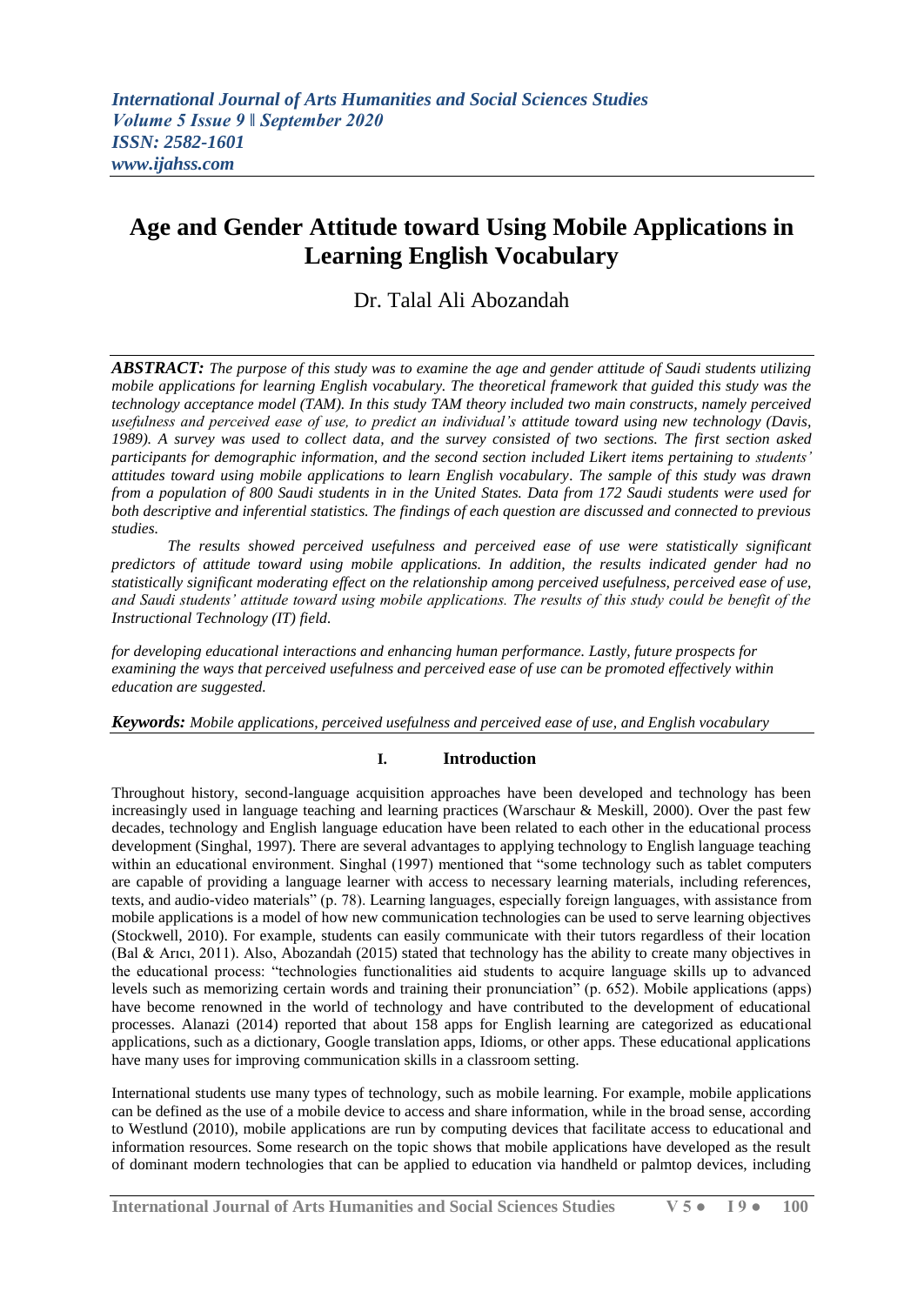devices such as phones, smartphones, handheld PCs, and tablets (Cheon et al., 2012; Dirk & Volker, 2013; Mohamed, 2010).

Currently, mobile phones are being used more frequently for learning vocabulary, and many researchers have found that mobile applications can play a key role in learning English vocabulary (Ameri et al., 2012; Wiwat & Ornprapat, 2015). According to Wiwat and Ornprapat (2015), "Learning vocabulary is the fundamental step to learn a foreign language" (p. 14). Ameri et al. (2012) and Jiaotong (2014) reported that international students who are also ELLs had a strong motivation for learning English vocabulary via mobile learning applications. In addition, mobile technology seems to be an ideal tool to facilitate language learning both in and out of the classroom. Mobile technology provides a suitable learning environment that supports learners' academic performance one that they can access anywhere and at any time. Classroom use of mobile devices has also led to increased engagement, thus facilitating interactive opportunities that motivate passive learners to become active and to engage in cognitive and social learning. (Kukulska-Hulme et al., 2009; Seppala & Alamaki, 2003). Similarly, Başoglu and Akdemir (2010) observed that students using mobile apps to learn English as second language were successful, and they also confirmed that using mobile applications was a valuable teaching method. Başoglu and Akdemir (2010) stated that "mobile technologies were a familiar part of the lives of most teachers and students" (p. 13). Mobile apps play a major part in the education to develop or modify the teaching methods they use to gain the best outcome from the learning process (Ally & Prieto-Blazquez, 2014; Başoglu & Akdemir, 2010). The results of these studies confirmed that students had positive feedback to the use of mobile phones in learning languages. Therefore, teachers and students can utilize mobile applications as supplemental educational tools for different purposes to develop the educational process in multiple ways; an example of this is learning without boundaries. Most mobile-learning applications make it possible for smartphone users to take any course at any speed and at any time. Mobile applications also allow instructors to keep track of various measurements, such as performance assessments, grades, and attendance (Reader, 2013).

Recent empirical studies have demonstrated the importance of using mobile applications to learn English. Many studies have shown that the use of mobile applications positively influences students' activity in the classroom and has a positive effect on learning (Agca & Ozdemir, 2013; Baleghizadeh & Oladrostam, 2011; Taki & Khazaei, 2011; Thomas & Munoz, 2016). Furthermore, a mobile application can create a learning environment in many ways. One of these ways is the ability to share experiences and knowledge for international students to learn English from anywhere via social media apps with the support of a high-speed cellular network (Baleghizadeh & Oladrostam, 2011). According to Tyng (2017), "using mobile apps in language learning is in line with current educational trend. Because the apps are portable and students can use them on their smartphones, it is easy to use without environmental limitation" (p. 279).

## **II. Statement of the Problem**

Despite the fact that several studies have referred to the benefits of using mobile applications for supporting ELLs (Agca & Ozdemir, 2013; Jaradat, 2014; Taki & Khazaei, 2011), a considerable number of studies have not brought significant results (e.g., Abozandah, 2015; Fahad, 2010; Jaradat, 2014). For instance, research conducted by Naray and Mohamed (2013), Seliaman and Turki (2012) and Nassuora (2012) has demonstrated that Saudi students from different backgrounds may face multiple challenges learning English as a foreign language, one of which is learning vocabulary. However, there have been some small-scale studies in Saudi Arabia regarding the use of mobile applications for learning English vocabulary (Narayanasamy & Mohamed, 2013; Nassuora, 2012; Seliaman & Al-Turki, 2012). Thus, this study focused on investigated age and gender attitudes toward using mobile applications to learn English vocabulary. Therefore, further investigation is needed to expand our understanding about English learners' point of view toward using mobile applications to learn English vocabulary.

#### **III. Purpose of the Study**

This quantitative study examined Saudi students' attitudes toward using mobile applications to learn English vocabulary using the technology acceptance theory (TAM). This study investigated whether gender has a moderating effect on the participants' attitudes. Applying the constructs of TAM (perceived usefulness and ease of use) as the independent variables for this study yielded information about the dependent variable (students' attitudes) in regard to using such technology.

#### **IV. Research Questions**

This study sought to answer the following research questions:

1. To what extent do age and gender predict attitude to use mobile application to learn English vocabulary?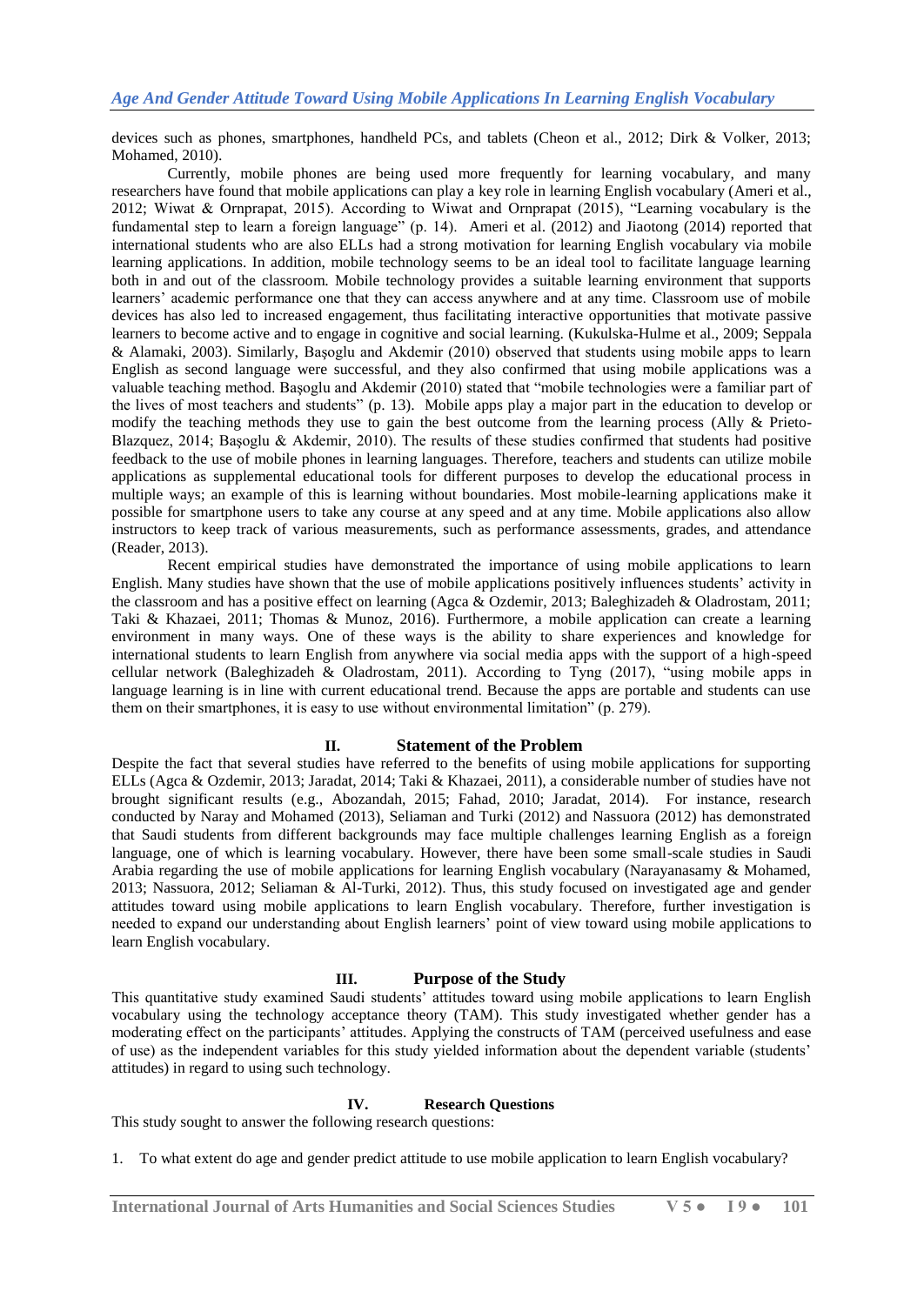2. To what extent does gender moderate the relationship between 1) perceived usefulness and attitude toward using mobile applications to learn English vocabulary, and 2) perceived ease of use and attitude toward using mobile applications to learn English vocabulary?

## **V. Significance of the Study**

Research about the attitude of using mobile applications for learning English vocabulary is limited and indirect, although mobile apps methods are currently identifiable and employed in language instruction in several other languages (Al-Fahad, 2009Al-Shehri, 2013; Chinnery, 2013). Therefore, this study examined the use of mobile application technology for enhancing the learning of English vocabulary. This study has implications not only for teachers who use mobile applications in their classrooms but also for companies developing educational applications for instruction to gain the best results from the learning process. Investors might also find this study helpful to inform investments and development of more mobile app technologies for language learning purposes.

Overall, in this study perceived usefulness examined users' perceptions that using mobile apps would enhance their attitudes regarding the use of mobile apps in learning English vocabulary. Perceived ease of use (PEOU) assessed the intrinsic characteristics of mobile apps, such as the perceived ease of use (PEU), ease of learning, flexibility, and clarity of its interface. In other words, it assessed the extent that students could use mobile applications to easily access learning resources for instant text and audio-video material regardless of location, funding, and time available. A mobile phone provided the opportunity to make the educational process more interactive. For example, mobile learning applications afforded flexibility to access learning resources without time and device restrictions (Zervas & Sampson, 2014).

## **VI. Theoretical Framework**

The Technology Acceptance Model (TAM) provided the conceptual framework for this study. TAM was created by Davis in 1993. TAM contains internal variables regarding the actual use of the technology: perceived ease of use (PEU), perceived usefulness (PU), attitude toward using, as defined below (see Figure 1.2).



Overall, in this study perceived usefulness examined users' perceptions that using mobile apps would enhance their attitudes regarding the use of mobile apps in learning English vocabulary. Perceived ease of use (PEOU) assessed the intrinsic characteristics of mobile apps, such as the perceived ease of use (PEU), ease of learning, flexibility, and clarity of its interface. In other words, it assessed the extent that students could use mobile applications to easily access learning resources for instant text and audio-video material regardless of location, funding, and time available. A mobile phone provided the opportunity to make the educational process more interactive. For example, mobile learning applications afforded flexibility to access learning resources without time and device restrictions (Zervas & Sampson, 2014).

## **VII. Literature Review**

The mobile phone has occupied a great role in English language learning (ELL) and in English as a second language (ESL) among the international students (Kukulska-Hulme & Pettit, 2006; Cheon, 2012). Therefore, the purpose of this quantitative study was to examine Saudi students' attitudes toward using mobile app technologies as supplemental tools to improve their English vocabulary learning. In this literature review, the discussion is centered on studies that have been conducted by researchers around the world using mobile features as a learning tool for ESL students (Agca & Ozdemir, 2013; Baleghizadeh & Oladrostam, 2011; Basoglu & Akdemir, 2010; Fahad, 2010; Jaradat, 2014; Kim,Rueckert,Seo,& Joong, 2013; Taki & Khazaei, 2011; Thomas & Munoz, 2016). According to Basoglu and Akdemir (2010), "using mobile phones as a vocabulary learning tool is more effective than the traditional vocabulary learning tools" (p. 1). These studies are synthesized into several main themes: mobile applications for learning English vocabulary, students'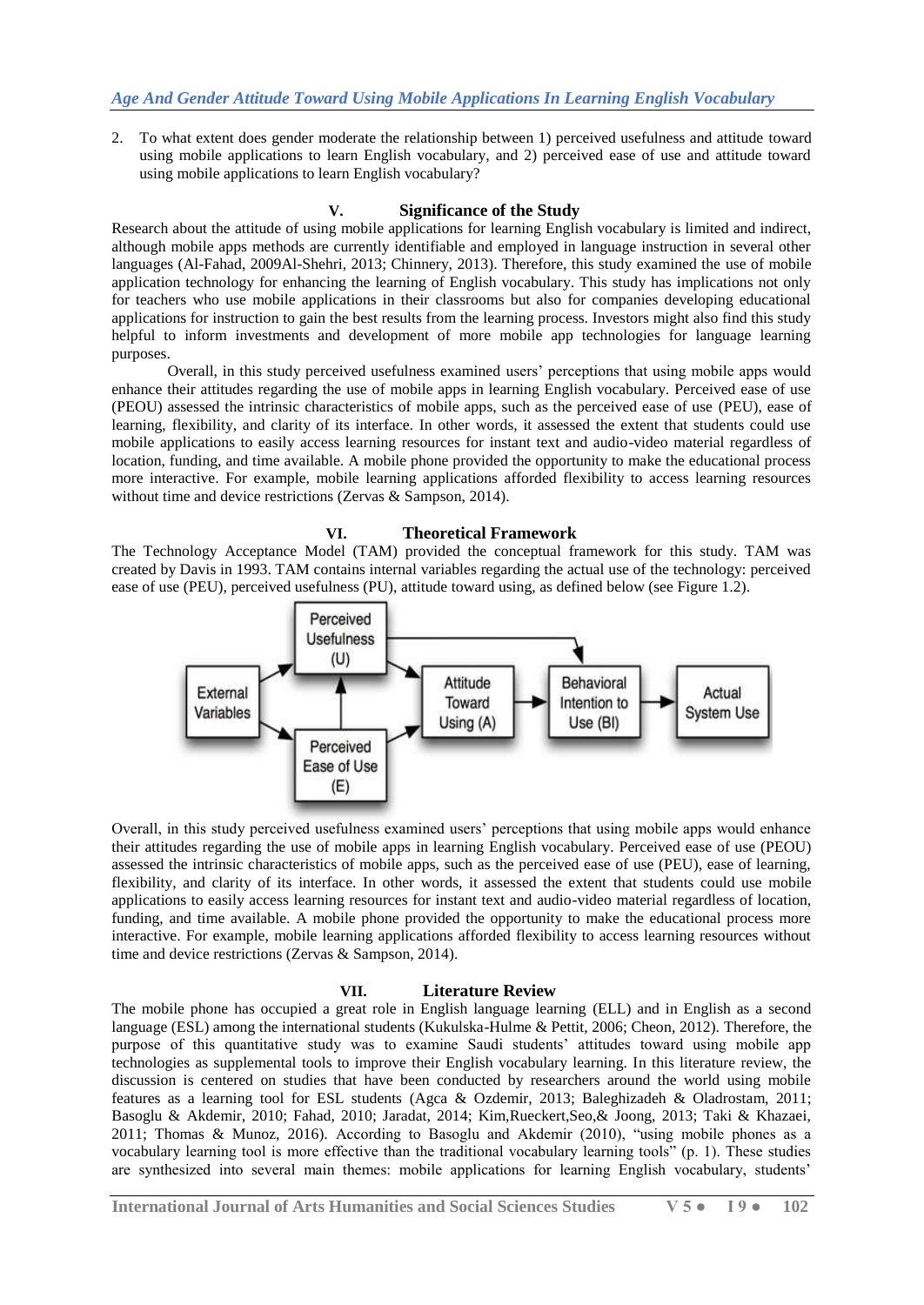perceptions toward using mobile technology, use of mobile phone in the classrooms, the Technology Acceptance Model theory (TAM), technology tools for language learning, gender and age differences in mobile phone use for language learning, and vocabulary acquisition by International ESL Students.

#### **Gender and Age Differences in Mobile Phone Usage for Language Learning**

Mobile phone technology, which has a huge impact on students' lives in the digital age, may offer a new type of learning. The use of effective tools to support learning can be affected by gender and age (Sumak, Hericko, Pusnik, & Polancic, 2011). Therefore, in the last few years, some studies have seen the emergence of mobile phone literature and the development of mobile studies field from the gender and age perspectives (Hilao & Wichadee, 2018; Kline, 2011; Mido & Sunah, 2014). Hilao and Wichadee (2017) reported that "the study could be used as a guideline of how mobile phones can be fully incorporated into the instructional process in order to enhance learner engagement" (p. 112). Likewise, Duarte and Coimbra (2013) showed that among Brazilian students, more than 70% had used mobile phones for more than three years, and they used them mostly at home. In Brazil, the number of male mobile phone users (35.8%) was higher than the number of female users (33.9%). Thus, boys were the most intensive mobile phone users. Also, Duarte and Coimbra (2013) reported that use of a mobile phone was almost equal in both the experimental and control groups. In the control group, only 54.4% of students had their own mobile phone, while in the experimental group, every student had his or her own mobile phone. That means there were existing differences in the use of mobile phones at home. Furthermore, the experimental group participants stated they used mobile phones almost daily, while the control group participants reported that they used mobile phones only one to six times per week. The researchers stated that there were no statistically significant differences between students of different genders in relation to ownership of a mobile phone (Duarte & Coimbra, 2013). The majority had access to a mobile phone, including 92% of females and 93.3% of males. Over half of the male students had access to a mobile phone at home more than one day a week (one or two days, 28.9%; three or four days, 26.2%). The researchers found that females showed a high rate of mobile phone use at home (one or two days, 32.6%; three or four days, 32.6%), but the results showed that males were more likely to use a mobile phone daily compared with females. However, no statistically significant differences were found between females and males in terms of mobile phone usage (Duarte & Coimbra, 2013). In another study, Mido and Sunah (2014) examined the effects of mobile phone access on American third- and fifth-grade students from several racial and linguistic groups. The researchers compared groups of students, which were the African American and Hispanic groups, the English language learner (ELL) groups, Caucasian and Asian groups, and the English-speaking groups (Mido & Sunah, 2014). The researchers found that the effects of mobile phone use on English students were positive, but for the ELL students, they were negative. For the African American and Hispanic students, mobile phone use rates were lower compared to the rest of the groups. Mido and Sunah (2014) noted that "the study found that a mobile phone indicated differential effects on the science performance of students from various racial and linguistic groups" (p. 45). In addition, previous studies (Hilao & Wichadee, 2017; Mido & Sunah, 2014) found that the mobile phone is an egalitarian technology, contrary to other technologies, in which gaps still remain around gender and age use of mobile phones in terms of learning English.

Saghir's (2018) study examined the behavioral intention of faculty members regarding the use of webinars as a tool to receive professional development content at the Institute of Public Administration in Saudi Arabia. Moreover, gender was investigated to see whether this demographic characteristic related to faculty members' behavioral intentions to use webinars and whether it moderated the predictive relationships between perceived usefulness/ease of use and behavioral intention. The sample were 768 faculty members working in an IPA in Saudi Arabia. Saghir found that gender did not have a moderating effect on the relationship between the three TAM constructs (i.e., perceived usefulness, perceived ease of use, and faculty members' behavioral intentions to use webinars). On the contrary, the goal of the Lewis et al.'s (2013) study was to test theoretical explanations from UTAUT in the context of higher education through the development of a set of hypotheses predicting the conditions under which classroom technology use is likely to emerge. Lewis et al. stated that males represented 69% of the sample. The average age was 53 years old. Male professors described their teaching styles primarily as either the facilitator or the expert, while most females identified with the facilitator teaching style. The majority of the sample, 30%, taught management classes, with 15% teaching accounting, 15% information systems, 13% marketing, and 13% quantitative methods classes. Lewis et al. reported that gender did moderate the relationship between performance expectancy and effort expectancy as predictors, and behavioral intention as an outcome.

Lee, Yeung, and Cheung (2019) identified the moderating effects gender had in relation to perceived usefulness, perceived ease of use, and attitudes towards the use of mobile applications. They completed a correlational study that investigated learner perceptions and technology use between adolescent English learnings located in Hong Kong. Collecting data from 193 participants between the ages of 13 and 16 from three Hong Kong secondary schools, the researchers found that the adolescents' general attitudes, perceptions, and self-efficacy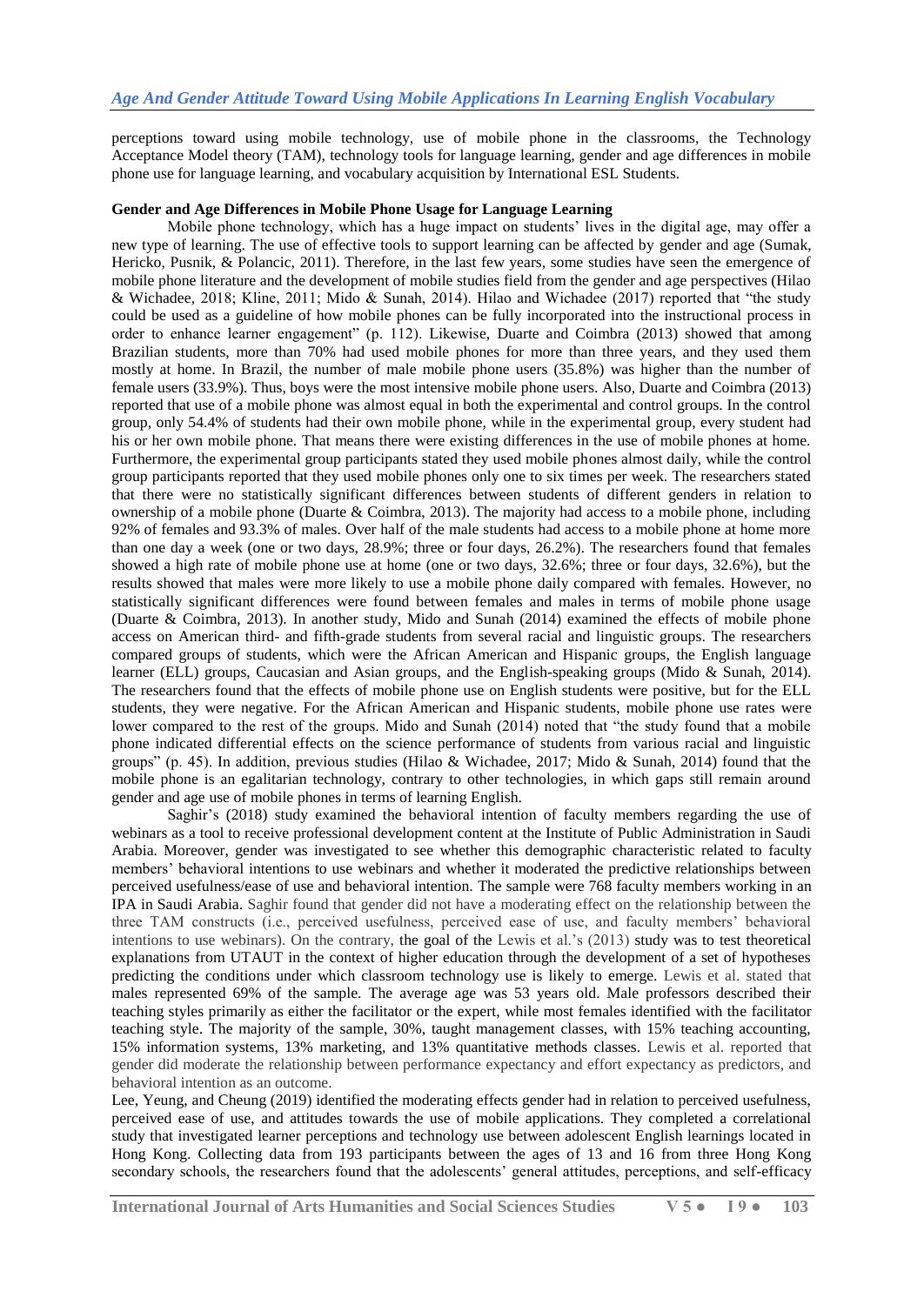were generally positive; it was concluded that although older adolescents tended to favor mobile learning when studying English, gender effects were insignificant and therefore not worth mentioning. There are specific issues that need to be addressed in both these studies to demonstrate how conclusions can be made that both contradict and support this current study. For example, Lee et al. (2019) defined the term mobile device to be any device that included cell phones, personal digital assistants (PDAs), smartphones, pads, pods, netbooks, media-players, and in-car satellite navigation.

Oz (2015) completed a study that investigated English preservice teachers' perceptions of mobile assisted language learning, hoping to better understand whether any perceptions differed by gender, grade level, and grade point average. Collecting data from 201 participants enrolled in an EFL department at a major state university, the participants completed the Mobile Learning Perception Scale. The results of the study highlighted that gender and grade levels moderated the effects of the measured constructs regarding their perceptions on the use of mobile applications when it came to learning English. For example, Oz found that the results that focused on gender went against previous research that highlighted how males were more apt to agree that mobile applications were excellent ways to learn English vocabulary skills (Broos, 2005; Uzunboylu & Özdamlı, 2011; Wang et al., 2009). However, in Oz's study, third grade females had higher levels of positive perceptions of mobile learning applications when it came to studying languages. Likewise, Nikolopoulou's (2018) study investigated secondary school students' perceptions regarding mobile device usage and mobile learning acceptance. A questionnaire was administered to 530 students aged 12–18 years old, in Greece. The study revealed that a mobile phone was the predominant device, which is used daily by almost all students; 83% of the sample goes online via a mobile device several times per day; 65% of the sample described themselves as advanced mobile device users, and 11% perceived themselves as experts. Students expressed positive perceptions indicating mobile learning acceptance. The higher the grade (or age group), the higher the frequency of going online via a mobile device, and the more the years of using a mobile device, the more positive were students' perceptions.

## **Effectiveness of Mobile Phones in the Classrooms**

Over the past decade, mobile learning has become a major part of the education sector (Ally & Prieto-Blazquez, 2014). Furthermore, mobile technologies are "a familiar part of the lives of most teachers and students in the classroom" (Facer, 2004, p. 1). Many mobile apps were developed to enhance the level of knowledge in learning foreign languages inside and outside the classroom. Kim, Rueckert, Seo, and Joong (2013) and Baleghizadeh and Oladrostam (2011) conducted their studies to examine the effectiveness of the use a mobile phone in the classroom to learn English language. The results showed that students expressed positive attitudes while learning new phrase via mobile phones. Kim and Kayli (2013) conducted the study to focus on how students perceive the use of mobile application to learn English language outside the classroom. The study focused on Teaching English to Speakers of Other Languages (TESOL) using personal mobile applications as learning tools. Similarly, Kim and Kayli (2013) reported that 90.3% of the participants enjoyed learning through using mobile devices. The findings of this study suggest that mobile technologies have the potential to provide a new learning experience to students in many different ways, such as social media, communication, and watching YouTube videos. Other studies also found that m-learning was an efficient tool in the learning process among instructor and learners. Furthermore, Baleghizadeh and Oladrostam (2011) addressed the issue of improving a grammatical accuracy of Iranian EFL students. This study focused on several aspects of English language learning, including oral communicative activities in the classroom. The study was conducted by comparing two groups. In Group A, students recorded their voice on their own mobile phone for two or three minutes in the classroom to enhance pronunciation skills. Group B received the traditional grammar instruction and conversation. This study found a significant difference between the two groups. Students who used their mobile phones to record their voices improved their grammatical accuracy more than the students who used the traditional methods. Thus, previous studies have confirmed the effectiveness of using mobile phones to increase the grammatical ability of students. Further, mobile phone use allowed enhancement of performance of students working as a group or individually in the classroom (Baleghizadeh & Oladrostam, 2011; Kim & Kayli, 2013).

#### **VIII. METHODOLOGY**

This purpose of this quantitative study was to examine Saudi students' attitudes toward using mobile applications to learn English vocabulary. This study investigated the relationship between the perceived usefulness and ease of use of mobile applications to learn English vocabulary. Alao, this study also investigated whether age and gender have direct effects on student attitudes as well as the moderating effects of gender on the relationship between perceived usefulness, perceived ease of use, and student attitudes toward the use of mobile applications.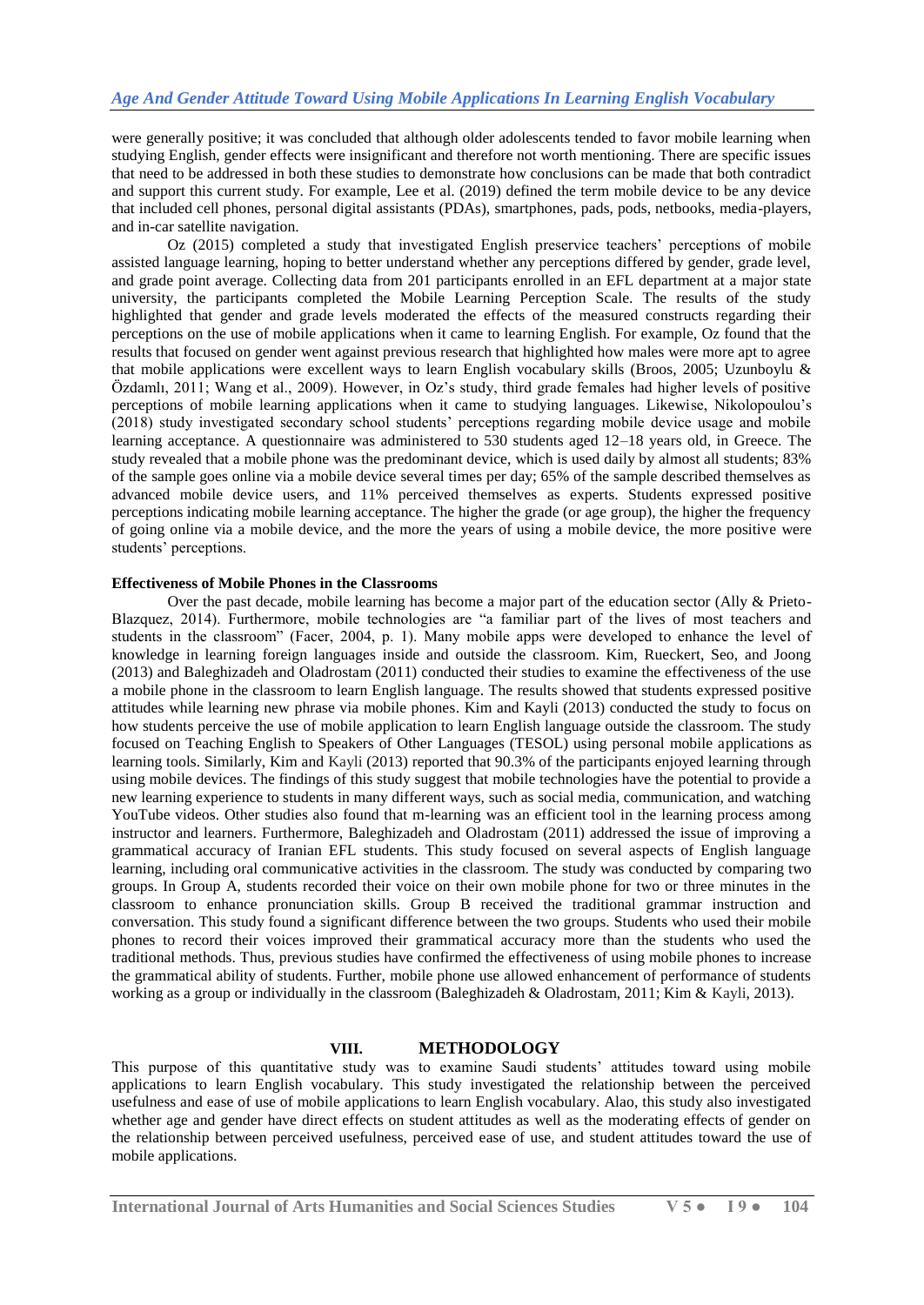#### **Research Questions**

This study had the following research questions.

- 1. To what extent do age and gender predict attitude to use mobile applications to learn English vocabulary?
- 2. To what extent does gender moderate the relationship between 1) perceived usefulness and attitude toward using mobile applications to learn English vocabulary and 2) perceived ease of use and attitude toward using mobile applications to learn English vocabulary?

## **IX. Research Design and Approach**

The research was a quantitative study that used multiple regression to address the above research questions. Quantitative research aims to collect quantifiable information and analyzes the collected data using statistical methods in an unbiased manner (Clark & Creswell, 2010). The study employed the Technology Acceptance Model (TAM) survey Because this study intended to examine the students' attitudes and how they relate to the independent variables (perceived usefulness, perceived ease predict, age, and gender) at one point in time, cross-sectional design was the suitable survey research design (Creswell, 2012). The TAM survey allowed the participants to self-report their attitudes and opinions about mobile application (app) use. The TAM survey consisted of 17 items exploring the providers' acceptance of mobile apps.

#### **X. Participants**

The population of this study was Saudi students who were studying in the United States and who are non-native speakers of English. Convenience sampling was used as the sampling method because the participants were willing and available to be studied (Creswell, 2015). The sample size of this proposed study was determined using power analysis. The total sample size of the study was  $(N = 108)$  age range 20-45 years, with both genders (male and female students). Alpha =  $0.90$ , the effect size  $0.15$ , and power 0.90.

#### **XI. Data Collection**

After receiving all approvals from both parties, the Northern Illinois University IRB and the Saudi Arabian Cultural Mission, and pilot testing the survey items, the researcher sent the survey to the Saudi Arabian Cultural Mission, which then shared the survey link with the Saudi students. The participants also received one email containing a request for informed consent and then four to five weekly reminders in the next four weeks to increase the participation rate, as described by Dillman, Smyth, and Christian (2009). The researcher included a cutoff date for survey acceptance in the emails. At the beginning of the survey the researcher sent the potential participants a personalized message, and at the end of the survey, the researcher sent the participants a personalized thank you message. All data were secured within "Qualtrics NIU" Survey.

#### **XII. Data Analysis**

The data gathered from the participants were analyzed using SPSS, employing descriptive and inferential statistics. Descriptive statistics provided information about the sample, which allowed examination of the different characteristics among the participants (Creswell, 2012). This study used the TAM. Research questions sought to examine the relationship between the TAM concepts usefulness and ease of use, with students' attitudes about using English-teaching mobile apps. I used SPSS software (version 24) to perform a descriptive analysis of the demographic variables. As mentioned earlier, I used a 5-point Likert-type scale in the survey instrument to assist in the analysis process. Quantitative data analysis methods included multiple regression and descriptive statistics.

## **XIII. Study Findings**

This section presents the findings of the above mentioned research questions using Statistical Package for the Social Sciences (SPSS) software to output data in a format for both descriptive and inferential statistics. The chapter commences with demographic information and proceeds to address each research question.

#### **Gender**

The first survey item identified the gender of participants. As mentioned earlier, after deleting cases with missing values, a total of 172 participants provided usable data to the survey. From this total, 134 (77.9%) were male and 38 (22.1%) were female (see Table 4.1).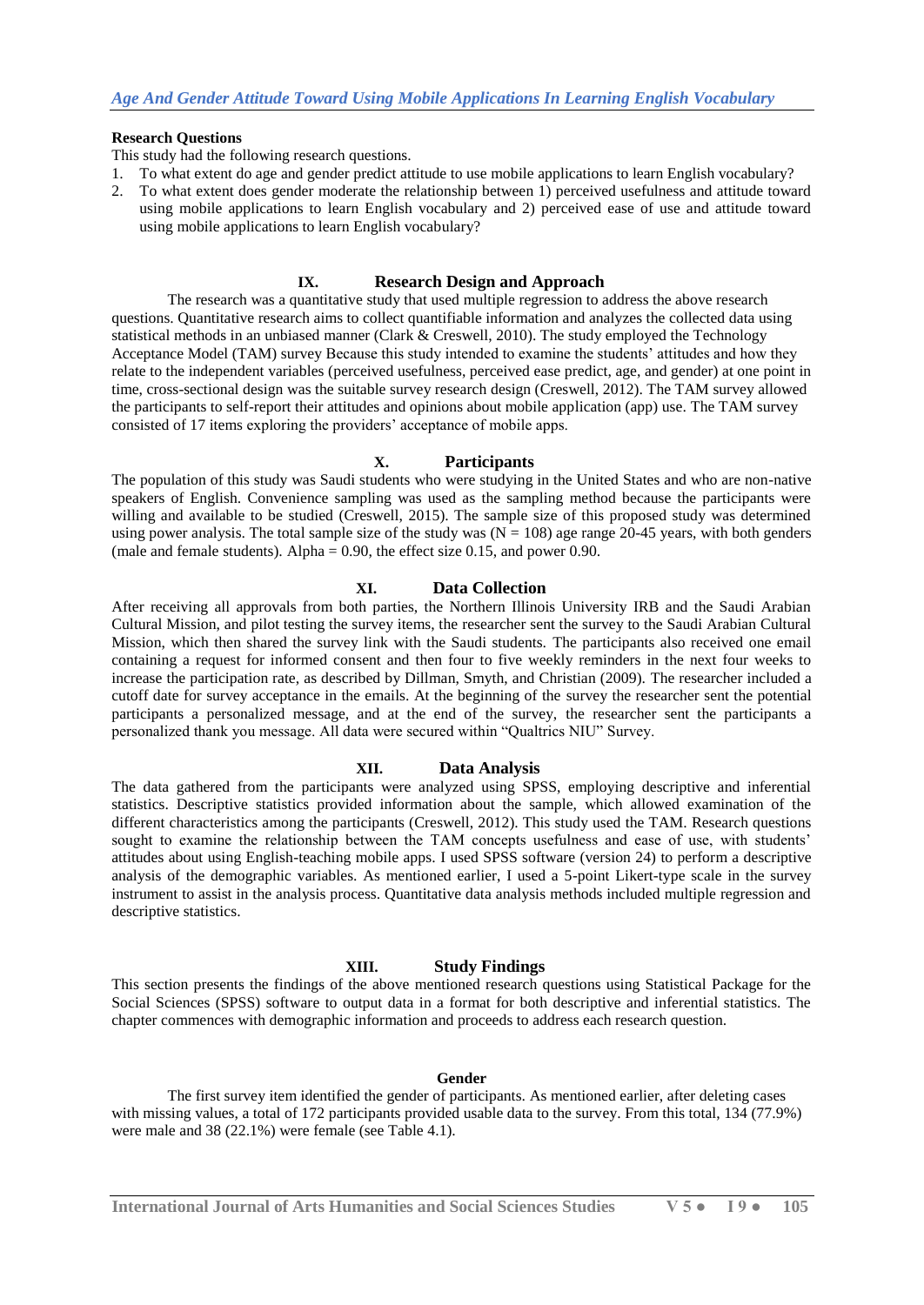| Table 4.1<br><b>Gender Distribution</b> |           |         |  |  |  |
|-----------------------------------------|-----------|---------|--|--|--|
| Gender                                  | Frequency | Percent |  |  |  |
| Male                                    | 134       | 77.9%   |  |  |  |
| Female                                  | 38        | 22.1%   |  |  |  |
| Total                                   | 172       | 100.0%  |  |  |  |

#### **Age**

As shown in Table 4.2, 26 (15.1%) of the participants were between 19 to 25 years of age. A total of 99 (57.6%) of the participants were between 26 to 35 years of age, which represents the largest group. Of the total, 34 (19.8%) participants were 36 to 40 years of age, and 13 (7.6%) were older than 40 years old, which represented the smallest group (see Table 4.2).

| Age Distribution<br>Age<br>Frequency<br>Percent |     |        |  |  |  |  |  |
|-------------------------------------------------|-----|--------|--|--|--|--|--|
|                                                 |     |        |  |  |  |  |  |
| $19 - 25$ Years                                 | 26  | 15.1%  |  |  |  |  |  |
| $26 - 35$ Years                                 | 99  | 57.6%  |  |  |  |  |  |
| $36 - 40$ Years                                 | 34  | 19.8%  |  |  |  |  |  |
| More than 40 Years                              | 13  | 7.6%   |  |  |  |  |  |
| Total                                           | 172 | 100.0% |  |  |  |  |  |

#### **Research Question 1 Results**

This section shows the results related to research question 3: To what extent do age and gender predict attitude to use mobile applications to learn English vocabulary? To address this question, multiple linear regression was applied to assess the relationship between the predictor variables (age and gender) and the outcome variable (attitude to use mobile applications to learn English vocabulary). Prior to analysis, gender was dummy coded as  $0 =$  male and  $1 =$  female. In addition to assessing the effects of age and gender, hierarchical multiple regression analysis was carried out using gender and age as predictors in block 1, usefulness and ease of use were entered in block 2, to assess the effects of the latter predictors when controlling for age and gender. Before the hierarchical multiple regression analysis was performed, the predictor variables were examined for collinearity. VIF and Tolerance statistics indicated no evident problem with multicollinearity.

Tables 4.13 and 4.14 provide the results for the regression of attitude to use mobile applications to learn English vocabulary on the set of predictors. As these results indicated, gender and age did not significantly predict students' attitudes  $F(2,169) = .70$ ,  $p = .50$ ). Only 0.8 % of the variance in the outcome variable can be explained by these two predictors. When perceived usefulness and perceived ease of use were added to the model, 60.3% of the variance in the outcome was explained, which was statistically significant  $F(4,167) = 63.5$ ,  $p < .001$ ). Additionally, the increase in  $R^2$  that occurred with addition of these two predictors was statistically significant ( $R^2$  = .603,  $R_{adi}^2$  = .59,  $p < .001$ ) That is, controlling for gender and age, perceived usefulness and perceived ease of used significantly predicted attitude toward mobile technology to learn English vocabulary.

| Table 4.13 |  |
|------------|--|
|------------|--|

Regression Model Summary Predicting Attitude from Gender, Age, Perceived Usefulness, and Perceived Ease of Use  $(N = 172)$ 

| Model | R   | Square                                                               | Adjusted<br>R Square | Std. Error<br>of the | R Square<br>Change    |
|-------|-----|----------------------------------------------------------------------|----------------------|----------------------|-----------------------|
|       |     |                                                                      |                      | Estimate             |                       |
|       | .09 | .008                                                                 | .00                  | .72                  | .008                  |
|       | .77 | .603                                                                 | .59                  | .46                  | .595                  |
|       |     | International Journal of Arts Humanities and Secial Sciences Studies |                      |                      | 1ሰሩ<br>$\blacksquare$ |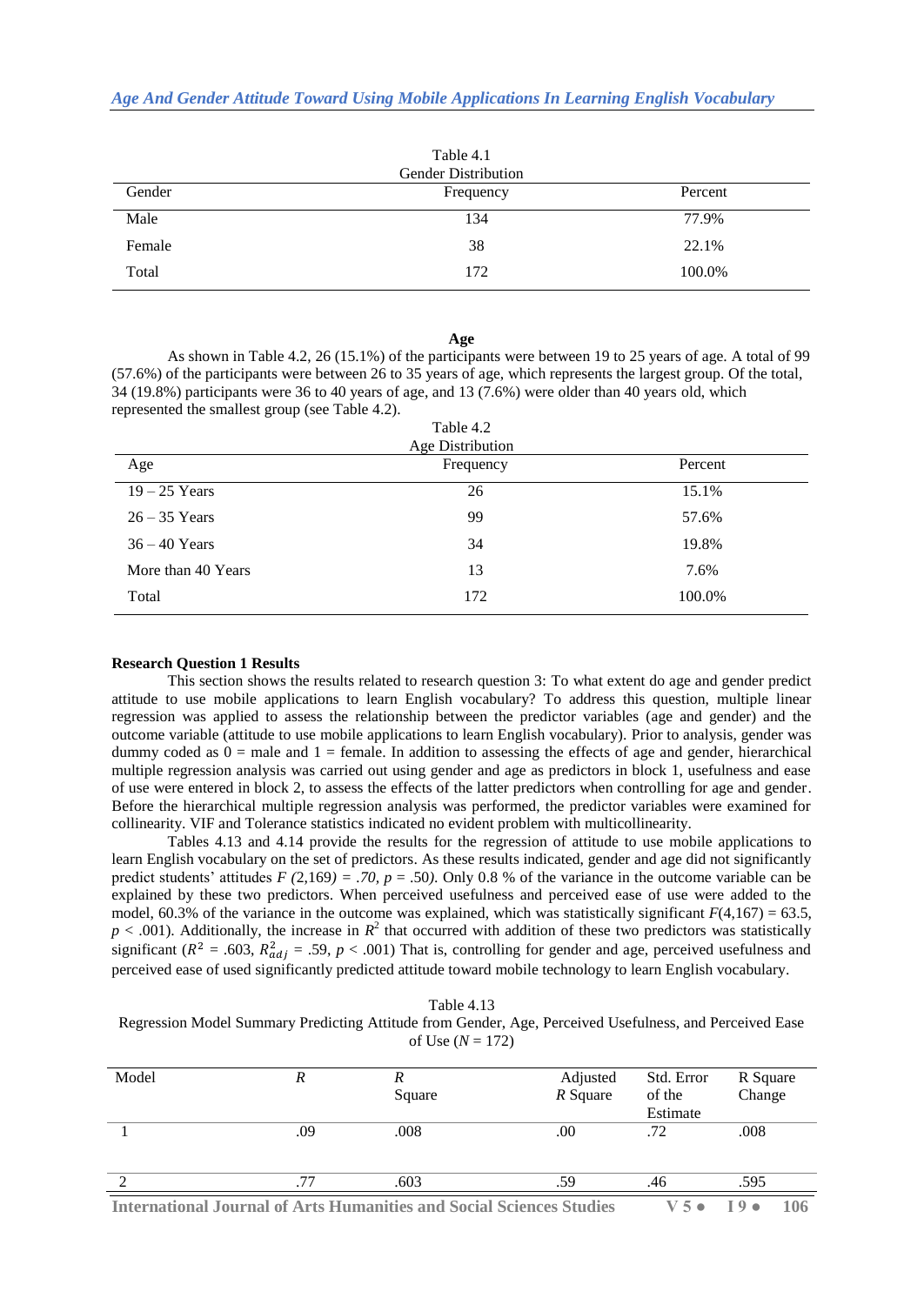#### a. Dependent Variable: Attitude

a. Independent Variable: gender, age, perceived usefulness, and perceived ease of use.

Table 4.14 ANOVA for Regression Model Predicting Attitude from Gender, Age, Perceived Usefulness, and Perceived Ease of Use  $(N = 172)$ 

| Model          | Source     | SS    | df  | MS   | F    | $\boldsymbol{p}$ |
|----------------|------------|-------|-----|------|------|------------------|
|                | Regression | 0.73  | 2   | 0.36 | 0.70 | 0.50             |
|                | Residual   | 87.53 | 169 | 0.51 |      |                  |
|                | Total      | 88.26 | 171 |      |      |                  |
| $\overline{2}$ | Regression | 53.2  | 4   | 13.3 | 63.5 | .001             |
|                | Residual   | 35.00 | 167 | 0.21 |      |                  |
|                | Total      | 88.26 | 171 |      |      |                  |

a. Dependent Variable: Attitude

b. Independent Variable: gender, age, perceived usefulness, and perceived ease of use.

Examination of the significance of the individual predictors (Table 4.15) indicated that age ( $\beta$  = .04, *p* = .554) and gender ( $\beta$  = -.07,  $p$  = .313) showed no statistically significant relationship with students' attitudes to use mobile application to learn English vocabulary.

| Table 4.15                                                                                         |
|----------------------------------------------------------------------------------------------------|
| Summary of Regression Coefficients for the Regression of Attitude on Gender, Age, Ease of Use, and |
| <b>Usefulness</b>                                                                                  |

| Predictor         | Unstandardized<br>Coefficients |      | Standardized<br>Coefficients |         |       |
|-------------------|--------------------------------|------|------------------------------|---------|-------|
|                   | Ъ                              | SE   | β                            | t       | p     |
| Constant          | 4.09                           | 0.23 |                              | 17.60   | < 001 |
| Age               | 0.04                           | 0.07 | 0.04                         | 0.59    | .554  |
| Gender            | $-0.13$                        | 0.13 | $-0.07$                      | $-1.01$ | 313   |
| Constant          | 1.12                           | 0.24 |                              | 4.68    | < 000 |
| Age               | 0.01                           | 0.04 | 0.01                         | 0.38    | .699  |
| Gender            | $-0.20$                        | 0.08 | $-0.11$                      | $-2.42$ | 016   |
| Ease of use       | 0.42                           | 0.07 | 0.42                         | 5.56    | < 001 |
| <b>Usefulness</b> | 0.37                           | 0.06 | 0.40                         | 5.36    | < 001 |

a. Dependent Variable: Attitude

Examination of a histogram (Figure 4.10) and normal P-P plot of residuals (Figure 4.11) showed a close-tonormal distribution of residuals.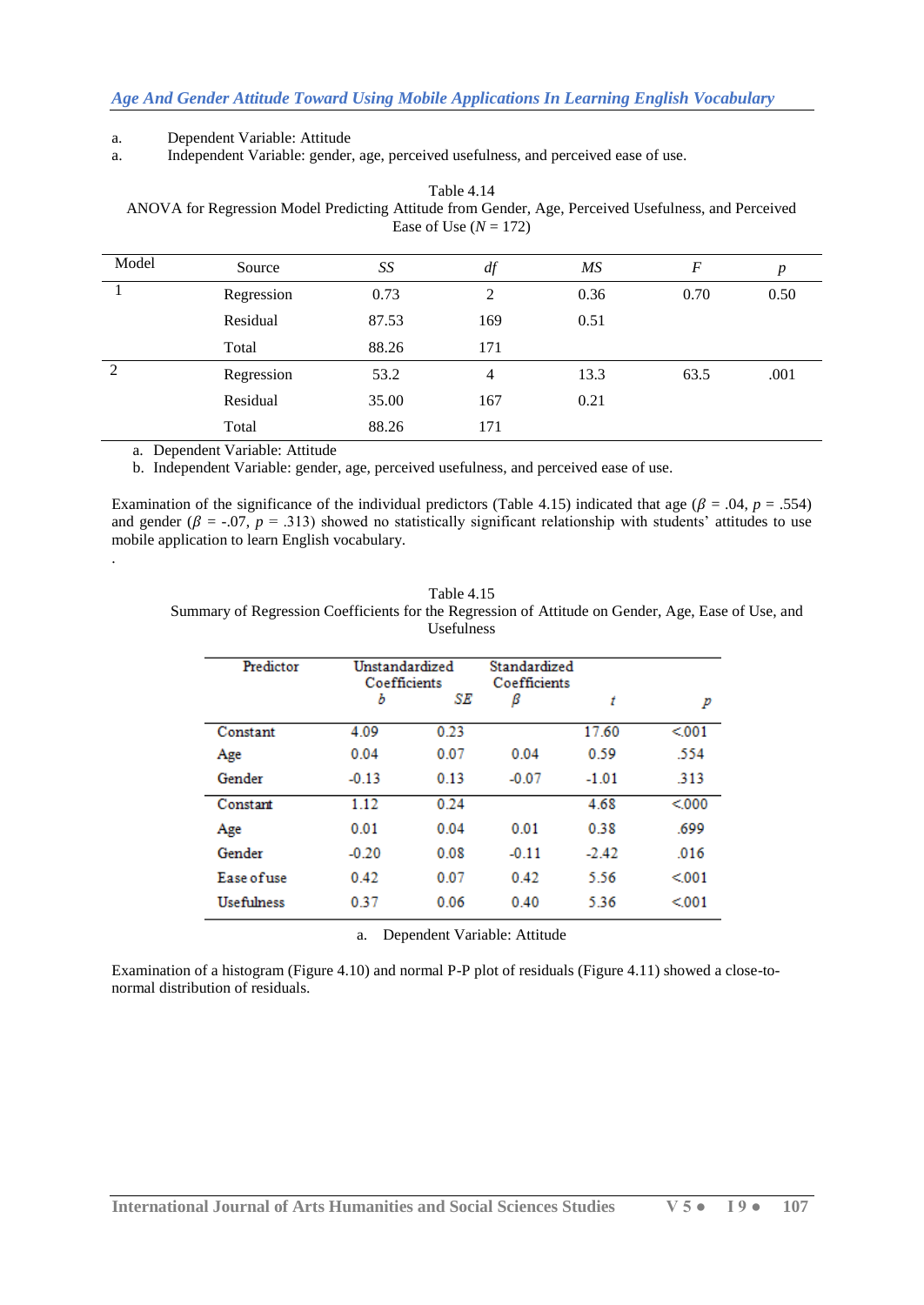*Age And Gender Attitude Toward Using Mobile Applications In Learning English Vocabulary*



Figure 4.10: Histogram of the residuals and normal P-P plot of residuals for regression of student attitude on gender, age, perceived usefulness, and perceived ease of use.

A scatter plot of the residuals on the predicted values showed that the residuals were homoscedastic (see Figure 11).



Figure 4.11: A scatterplot of standardized residuals on predicted values.

## **Research Question 2 Results**

This section presents the results related to research question 4: "To what extent does gender moderate the relationship between 1) perceived usefulness and attitude towards using mobile applications to learn English vocabulary and 2) perceived ease of use and attitude towards using mobile applications to learn English vocabulary?" To address this question, multiple linear regression was applied. Before carrying out the regression, the researcher created mean-centered variables for usefulness and ease of use. Then the interaction terms were created for perceived usefulness  $\times$  gender and perceived ease of use  $\times$  gender.

The results (see Table 4.16) indicate that the regression model with the full set of predictors significantly predicted the outcome,  $F(5, 166) = 51.28$ ,  $p < .001$ ;  $R^2 = .60$ ,  $R^2_{adi} = .59$ . A total of 60 % of the total variability in students' attitude is explained by the direct effects and the moderation effects.

| Table 4.16 |  |  |
|------------|--|--|
|            |  |  |

Regression Model Summary Predicting Attitude from Perceived Usefulness, Perceived Ease of Use, Gender (*N*  $= 172$ 

| Model |  | Adjusted | Std. Error of the |          |
|-------|--|----------|-------------------|----------|
|       |  | R Square | R Square          | Estimate |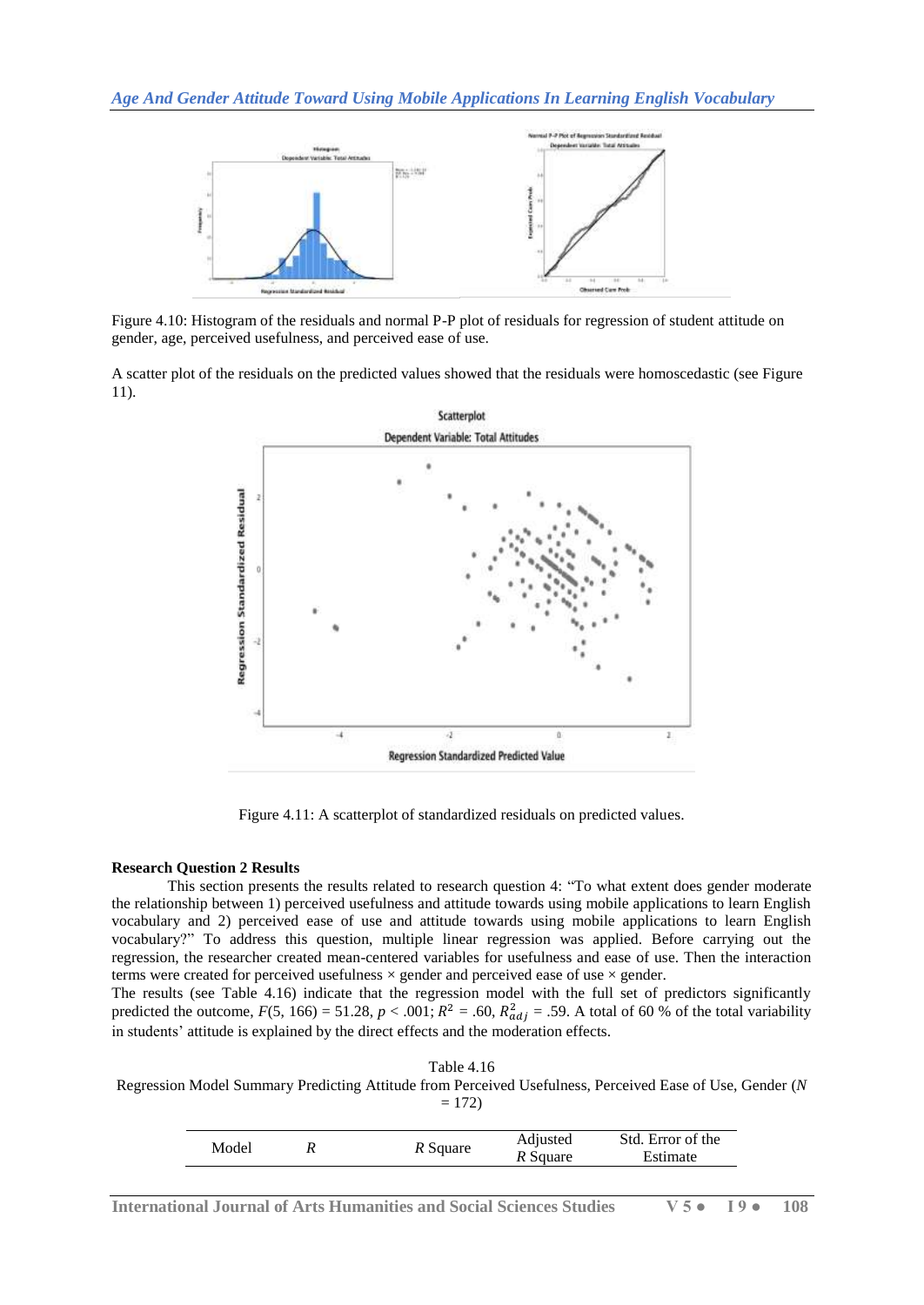*Age And Gender Attitude Toward Using Mobile Applications In Learning English Vocabulary*

When predictors were examined individually, however, no statistically significant moderation effects of gender were observed on 1) the relationship between usefulness and attitude ( $\beta$  = -.130,  $p$  = .196) or 2) the relationship between perceived ease of use and attitude ( $\beta = .100$ ,  $p = .282$ ).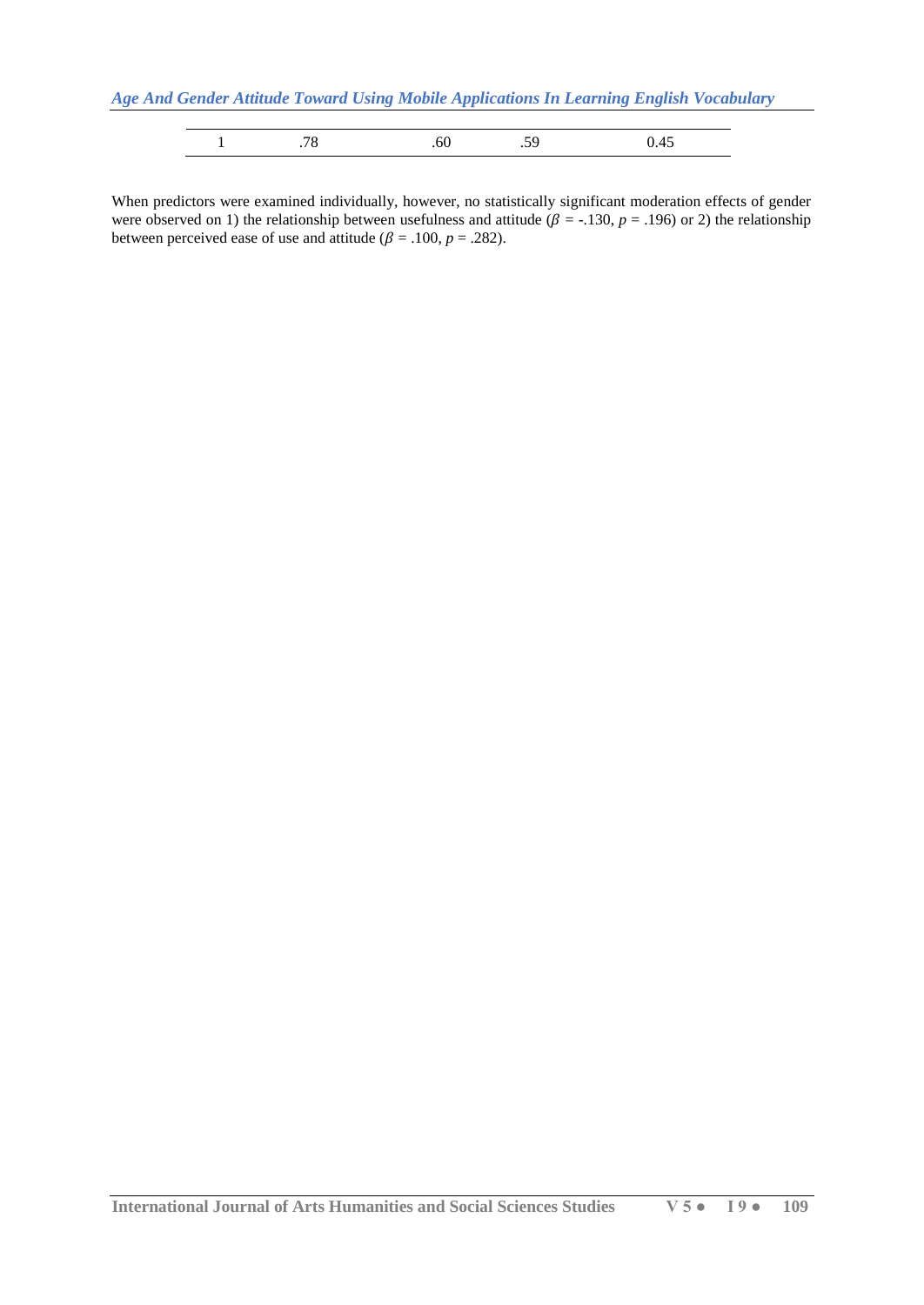ANOVA Table for the Prediction of Students' Attitudes from Perceived Usefulness, Perceived Ease of Use, Gender, Perceive Usefulness  $\times$  Gender, Perceived Ease of Use  $\times$  Gender (N = 172)

| Model      | SS    | <i>at</i> | MS    |       |         |
|------------|-------|-----------|-------|-------|---------|
| Regression | 53.57 |           | 10.92 | 51.28 | < 0.001 |
| Residual   | 34.68 | 166       | 0.21  |       |         |
| Total      | 88.26 | 171       |       |       |         |

Figure 4.12 presents a histogram of the standardized residuals that showed no marked departure from normality. Equivalently, a normal P-P plot of the residuals indicated a close-to-normal distribution.



Figure 4.12: Histogram and P-P plot of the residual values.

A scatter plot of the residuals on the predicted values (Figure 4.9) showed that the residuals were homoscedastic (see Figure 4.13).



Figure 4.13: A scatterplot of residuals on predicted values.

The values of variance inflation factor (VIF) statistic were below 10 and, equivalently, each tolerance value was greater than .10. This indicates that no problems with excessive multicollinearity were evident.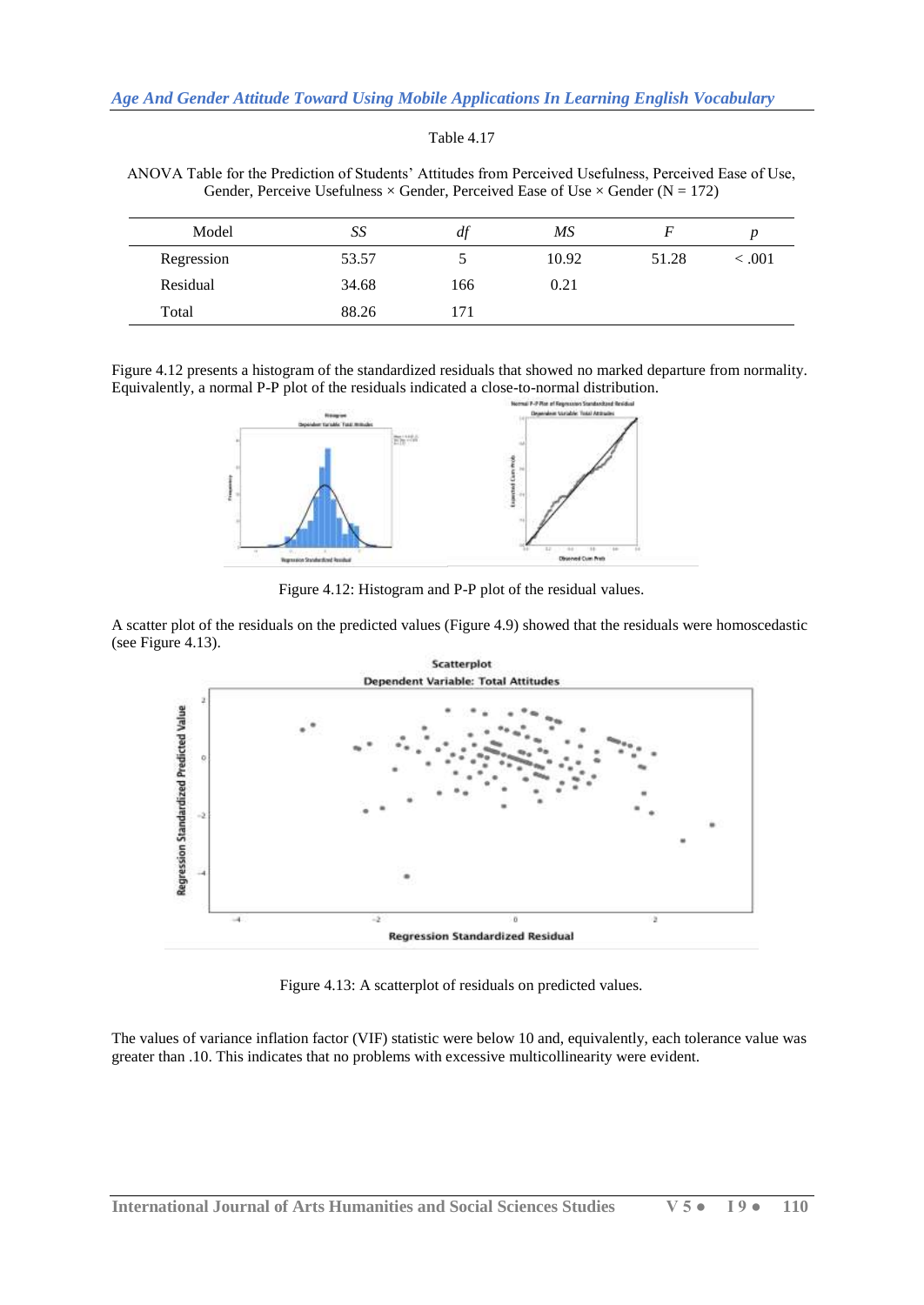#### Table 4.18

Regression Coefficients for the Prediction of Attitude from Perceived Usefulness, Perceived Ease of Use.

| Predictor                            | Unstandardized<br>Coefficients |      | Standardized<br>Coefficients |         |       |
|--------------------------------------|--------------------------------|------|------------------------------|---------|-------|
|                                      | b                              | SE   | ß                            |         | p     |
| Constant                             | 0.90                           | .022 |                              | 4.10    | < 001 |
| Gender                               | $-0.21$                        | 0.08 | $-12$                        | $-2.52$ | < 013 |
| Perceived Ease of Use                | 0.34                           | 0.72 | -37                          | 4.78    | < 001 |
| <b>Perceived Usefulness</b>          | 0.46                           | 0.07 | .45                          | 5.82    | < 001 |
| Perceived Ease of Use × gender       | $-031$                         | 0.24 | $-13$                        | $-1.29$ | .196  |
| Perceived Usefulness $\times$ gender | 0.24                           | 0.22 | $\overline{10}$              | 1.07    | .282  |

Gender, Perceived Usefulness  $\times$  Gender, Perceived Ease of Use  $\times$  Gender

*Note:* Because several outliers were observed in the data, the analyses pertaining to RQ1-RQ4 were repeated with these outliers removed. No notable differences in results were noted.

## **XIV. DISCUSSION**

This chapter will discuss the findings in relation to existing research as well as recommendations based on the research findings. Furthermore, this chapter also provides implications for instructional practice and suggestions for future research, while discussing possible advantages of integrating mobile devices in language learning. This chapter will include the following sections: discussion, implications, limitations, and recommendations for future research, followed by the conclusion of the study.

## **Research Question 1**

## **To what extent do age and gender predict attitude to use mobile applications to learn English vocabulary?**

This question was analyzed by conducting multiple regression analysis – to analyze whether age and gender influence students' attitude to use mobile applications to learn English vocabulary. When examining the influence of each predictor individually, the results showed that both the age and gender variables did not significantly predict students' attitude. This finding is consistent with Al-Emran et al. (2016) in which they found that gender had no moderating effect on the relationship between age/ gender and behavioral intention to use mobile learning. Also, the finding of the current study is partially supported by Wang et al. (2009), in which age had no moderating effect on the relationship between the three TAM constructs and students' behavioral intention to use e-Learning.

On the other hand, two earlier studies reported contradictory findings (Nikolopoulou, 2018; Oz, 2015). Oz (2015) investigated English preservice teachers' perceptions of mobile assisted language learning to better understand whether perceptions differed by gender and grade level. The results of the study found that gender moderated the effects of the measured constructs regarding teachers' perceptions of the use of mobile applications when it came to learning English. Oz found females to have higher levels of positive perceptions of mobile learning applications when it came to studying languages. However, it should be noted that despite gender differences, the majority of participants agreed that using mobile applications to learn languages came from positive perceptions, as long as the mobile application was convenient, provided prompt access to the materials that were being taught and allowed for effective communication and discussion of objectives.

Other studies similarly highlighted positive relationships among gender, age, and students' perceptions to use Mobile learning. Nikolopoulou (2018) study investigated secondary school students' perceptions regarding mobile device usage and mobile learning acceptance. A questionnaire was administered to 530 students aged 12–18 years old in Greece. Nikolopoulou found a relationship among the three variables (i.e., gender, age, mobile learning acceptance). The contradictions between the current study and the previous studies could be due to the particular type of technology and participant characteristics. Specifically, Nikolopoulou's study focused solely on 530 secondary school students of two public (state) schools in in Greece and participants were between 12–18 years old. However, in the current study, participants were educationally diverse including those pursuing bachelor, master, and doctoral degrees, and 23% were over 36 years of age. It is possible that difference in education level may have played a role in their attitude toward technology use. According to Wang, Wu, and Wang (2009), "gender, age has been found to be a demographic variable that, to a certain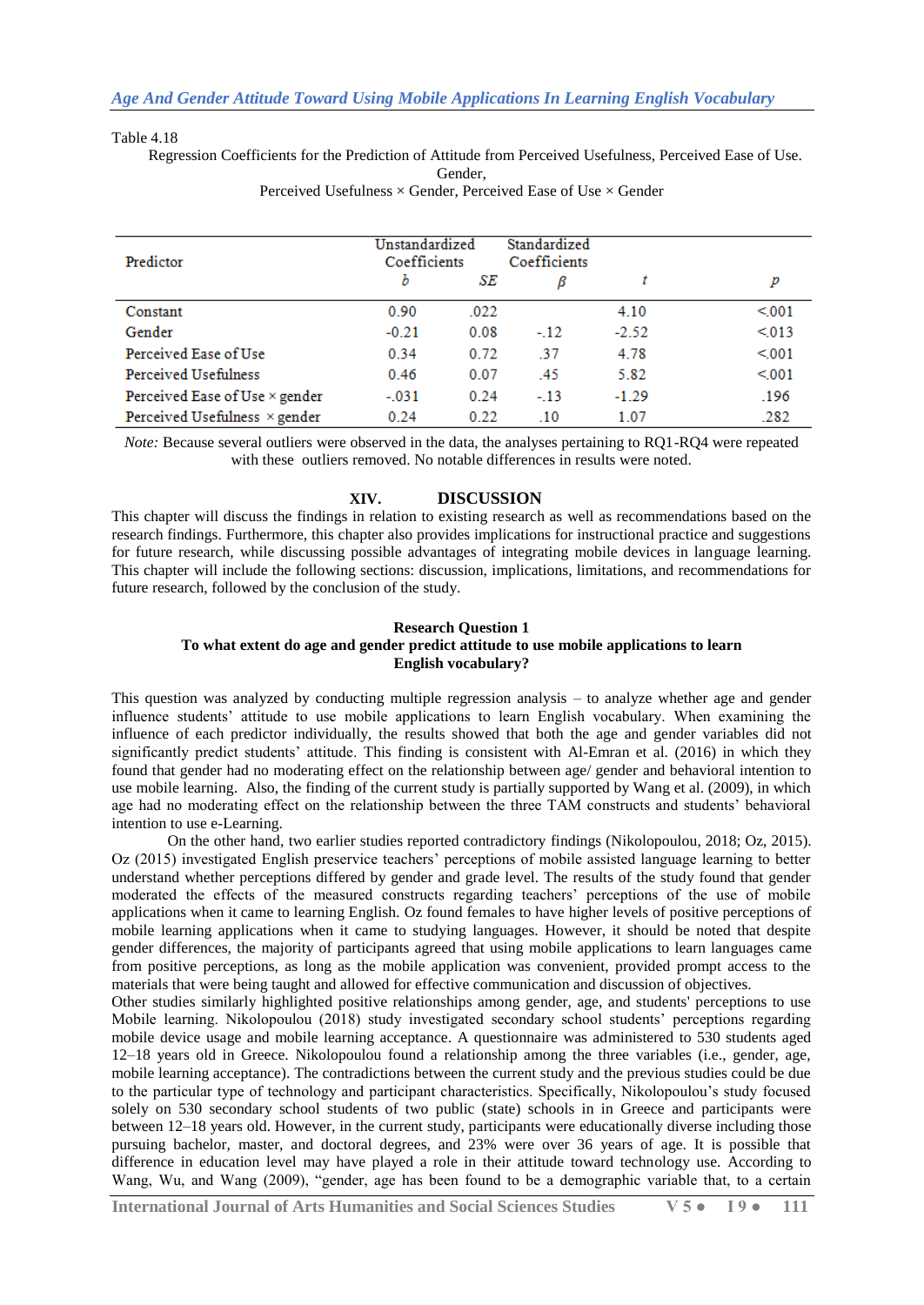extent, may influence the perception, adoption and use of technology among older and younger users" (p. 98). In their study it was expected that mobile apps would be less appealing to older students and that younger student, especially who have been brought up with technology, would be more comfortable and express less concerns when it comes to using technology and the Internet.

Although this study found that age and gender did not predict a user's attitude toward mobile application use when learning English vocabulary, more research is recommended to account for potentially confounding variables such as familiarity, comfortability with using a mobile device or application, and preconceived notions about how technology can be used in learning environments, including whether all participants have access to a functional mobile device and a working network.

#### **Research Question 2**

## **To what extent does gender moderate the relationship between (a) perceived usefulness and attitude toward using mobile applications to learn English vocabulary, and (b) perceived ease of use and attitude toward using mobile applications to learn English vocabulary?**

To assess this assumption, several predictors applied (i.e., students' attitudes, usefulness, ease of use, gender, perceived usefulness  $\times$  gender, perceived ease of use  $\times$  gender) and were included in the multiple linear regression model to investigate whether gender moderated the relationship between usefulness, ease of use, and students' attitude to use of mobile applications to learn English vocabulary. The multiple linear regression model showed that the complete set of predictors did not statistically significantly predict students' attitude toward use of mobile applications to learn English vocabulary. Also, when moderating effects of gender were examined, no statistically significant moderating effects were detected in the relationship between usefulness / ease of use and the outcome variable (students' attitude). This finding is consistent with research studies conducted by Saghir (2018) and Hilao et al. (2018), both of whom examined international students studying a variety of educational fields in the United States, which is similar to the sample in the current study. Similar to the current study, both Saghir and Hilao et al. studies were based on TAM theory. Consistent with findings of the current study, Saghir found that gender did not have a moderating effect on the relationship between the three TAM constructs (i.e., perceived usefulness, perceived ease of use, and faculty members' behavioral intentions to use webinars). Likewise, such findings related to this research question are consistent with Hilao et al. also who found that gender had no moderating effect on the relationship between attitude and performance to use mobile phone.

There have been, however, studies that found gender to significantly moderate intention to use and attitude about technology use (Lee et al., 2013; Lewis et al, 2013). Examining the moderation effect of gender on participants' adoption of new technologies in higher education in the USA, Lee et al. (2013) found gender to moderate the effects of perceived usefulness and perceived ease of use, on behavioral intention to use technologies. In their study, the effect of both perceived usefulness and perceived ease of use on behavioral intention was slightly stronger for males. Similarly, Lewis et al. (2013) reported that gender did moderate the relationship between performance expectancy and effort expectancy as predictors, with behavioral intention as an outcome. The study indicated that performance expectancy and effort expectancy had greater effects for male teachers with regard to behavioral intention to use technology in classroom. Considering the discrepancy of these findings with the current study, such inconsistencies could relate to the types of research conducted, sampling characteristics, and cultural background of the participants. For example, participants in my study were Saudi students in the United States who varied in terms of age, technology proficiency and experience, and level of education (i.e., bachelor's, master's, doctoral seeking degrees). Participants in the Lewis et al.'s (2013) study were instructors majoring in business. Because of their background, it is possible that those participants had greater resources, knowledge, and skills related to technology proficiency compared to the participants in the current study whose academic major varied. Consequently, it is possible that such may have potentially affected perceived usefulness and attitude toward using mobile applications to learn English vocabulary, and perceived ease of use and attitude toward using mobile applications to learn English vocabulary.

Given differences in findings reported in published literature and the current study regarding gender as a moderator of attitude and perceptions about ease of using mobile applications to learn English vocabulary, additional research in this area is recommended. Although research has included gender as a demographic and descriptive variable related to technology use and attitude, it has not always been a main investigative focus of control. Consequently, future research should examine the role of gender, specifically and directly, within the problem statement, research questions, study purpose, procedure, and analysis is recommended for more critical attention. Additionally, it is recommended that future studies investigate the relationship of gender to mobile learning devices in particular rather than technology use in general (Lewis et al., 2013). As mentioned in research questions 1 and 2, the prevalence of mobile devices is unique and a subset of technology use. Both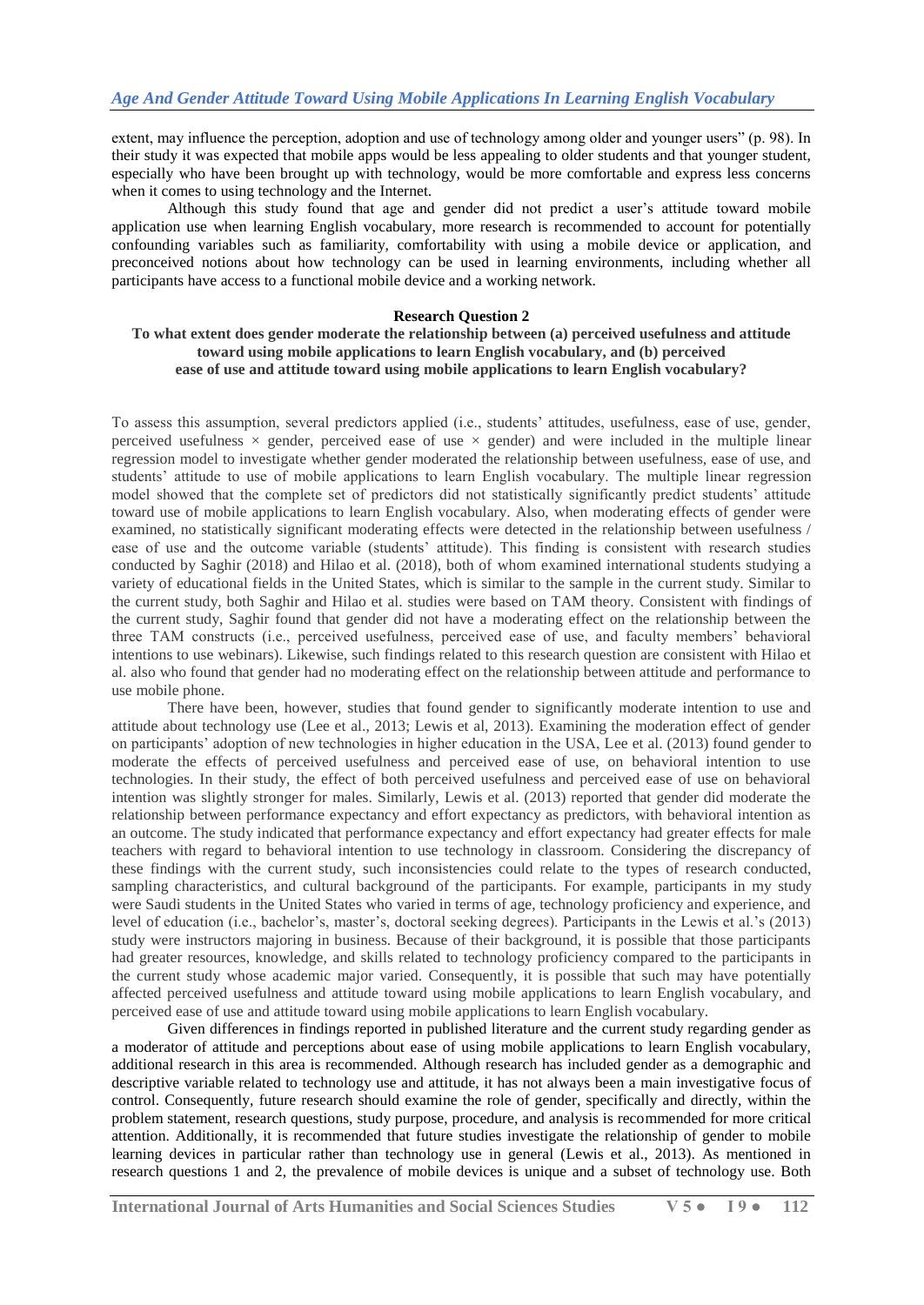should align with similar definitions to that of mobile devices. As demonstrated in the discussion of previously published studies, the researchers utilized operational definitions that differed when it came to mobile devices. It would stand to reason that a population is being studied by using the same device can aid in increasing any further validity or reliability of the data being collected.

#### **XV. Limitations**

The limitations of this research provide the foundation for future research to improve the understanding of factors potentially effecting student acceptance of mobile technology for learning. This research was conducted under certain assumptions and as a consequence is subject to the following limitations. The first limitation may have been the content of the survey tool (Davis, 1989) following translation from English to Arabic. Although this process underwent translation-back-translation to review and validated the Arabic version because some English words or terms are not directly translatable to Arabic, such translation may not have communicated the specific concept or idea as in the original English version. This process might have affected the meaning of certain survey items, which may have resulted in participants' misinterpretation thereby potentially resulting in a response that was different from their attitudes or perceptions.

A second study limitation was the small sample size. Large sample sizes coupled with considerable statistical power and effect sizes can yield more statistically significant results (Awuah, 2012). Because of the small sample size, this study may have missed important differences that actually existed. For example, there were fewer males in this study than is proportionate to Saudi Arabic female students in the United States. Consequently, a small sample size, particularly with regard to females, could affect the generalizability of this study to the population.

#### **XVI. Implications**

The current study provides findings about the moderation effect of gender on the relationship between perceived usefulness, perceived ease of use, and students' attitudes toward using mobile applications to learn English vocabulary. Hence, there are implications of this study that could benefit educational and corporate decision makers, instructional designers, and other institutions looking to incorporate mobile applications into the educational development of their stakeholders (e.g., students, educators). The results of this study are consistent with the notion that learning a foreign language via mobile technologies allows learners to have more freedom to control their own learning and have their teachers facilitate the processes of their learning. For instance, the findings of the current study showed that the mobile application is portable and allows participants to develop and practice daily learning habits. Mobile applications may positively add to student learning because with its ease of access vocabulary in the target language can be reviewed at any time. For example, mobile applications allow participants to search for vocabulary terms and obtain their meaning instantly. Implementing mobile applications in education activities could encourage students to access to additional materials and resources for improving their language learning skills. Finally, this research study can add to the body of literature in the area of using mobile devices to enhance instructional practice and student learning, particularly when learning a second language.

#### **Recommendations for Future Research**

There are recommendations for future research that should also be discussed, including replicating this study with a larger sample size. This appeared as a limitation in this study, as large sample sizes coupled with considerable statistical power are more likely to lead to statistically significant results (Awuah, 2012). Because of the small sample size, this study may have missed important differences that actually existed; therefore, this study should be replicated with a larger sample size. Additionally, future research could also concentrate on gender by itself, and from a qualitative perspective. The majority of research has focused on gender as a variable in conjunction with other factors such as age, educational setting, etc. Completing a qualitative study that focuses on gender and usefulness and ease of use on students' attitude when using a mobile application to learn English vocabulary. This will allow participants of both sexes to better describe their experiences and perceptions in greater detail, as they will answer open-ended questions and be in better control about what information to provide to the researcher (Creswell & Creswell, 2017).

#### **Conclusion**

The chapter also focused on determining the implications of the study. This study examined the influence of the TAM model's two predictors: usefulness and ease of use on students' attitude. the study found that (age and gender) did not statistically predict students' attitudes toward using mobile applications to learn English vocabulary. Similarly, gender and age had no statistical moderating effect on the relationship between any individual predictor and the outcome. This chapter discussed these findings in light of previous studies and presented the implications and recommendations for future studies followed by the limitations and conclusion.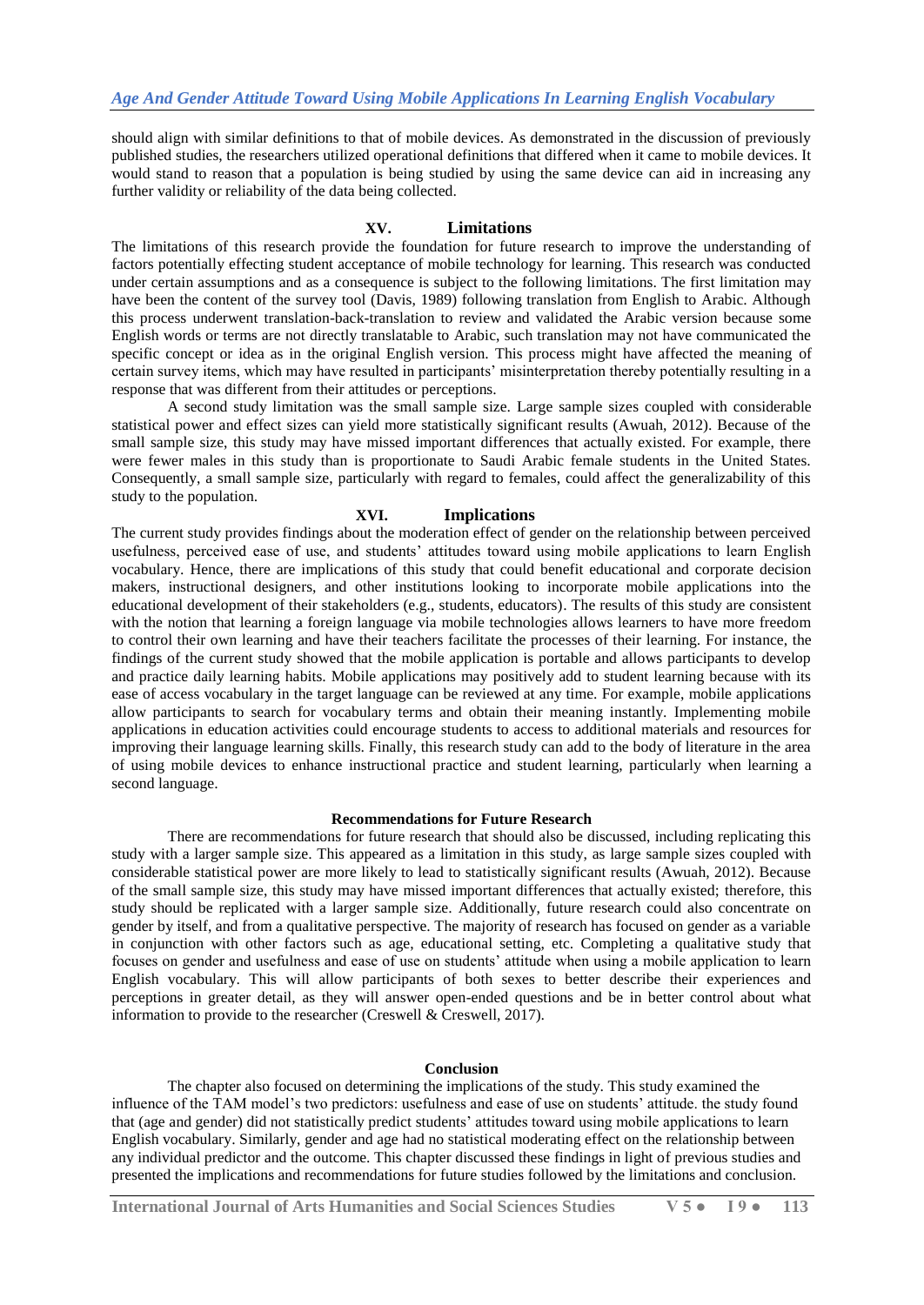## **REFERENCES**

- [1]. Agca, R. K., & Özdemir, S. (2013). Foreign language vocabulary learning with mobile technologies. *Procedia-Social and Behavioral Sciences*, *83*, 781-785.
- [2]. Akin, A., & Seferoglu, G. (2004). Improving Learners' Vocabulary through Strategy Training and Recycling the Target Words.*Hacettepe University Journal of Education*, *27*, 1-10.
- [3]. Al-Adwan, A. D A., & Smedley, J.E. (2013). Exploring students' acceptance of e- learning using mobile acceptance model in Jordanian universities. *International Journal of Education and Development using Information and Communication Technology (IJEDICT), 9*(2), 4-18.
- [4]. Albaaly, E., & Higgins, S. (2012). The impact of interactive whiteboard technology on medical students' achievement in ESL essay writing: An early study in Egypt. *Language Learning Journal*, *40*(2), 207-222.
- [5]. Al-Emran, M., Elsherif, H. M., & Shaalan, K. (2016) Investigating attitudes towards the use of mobile learning in higher education. Computers in Human Behavior, 56, 93-102
- [6]. Al-Fahad, F. N. (2009). Students' attitudes and perceptions toward the effectiveness of mobile learning in King Saud University, Saudi Arabia. *Turkish Online Journal of Educational Technology*, *8*(2), 218- 234.
- [7]. Arıcı, N., & Bal, Y. (2011). Mobil Öğrenme Materyali Hazırlama Süreci. *International Journal of Informatics Technologies*, *4*(1), 7-12
- [8]. Basoglu, E. B., & Akdemir, Ö. (2010). A comparison of undergraduate students' English vocabulary learning: Using mobile phones and flash cards. *Turkish Online Journal of Educational Technology*,*9*(3), 51-67.
- [9]. Bower, M. & Hedberg, J. (2010). A quantitative multimodal discourse analysis of teaching and learning in a web-conferencing environment - the efficacy of student-centered learning designs. *Computers & Education*, *54*(2), 462-478.
- [10]. Buchanan, T., Sainter, P., & Saunders, G. (2013). Factors affecting faculty use of learning technologies: Implications for models of technology adoption. *Journal of Computing in Higher Education*, *25*(1), 1-11.
- [11]. Buxton, E.C., Burns, E.C. & De Muth, J.E. (2012). Instructional Design and Assessment: Professional Development Webinars for Pharmacists. *American Journal of Pharmaceutical Education, 76*(8), 155.
- [12]. Braul, B. (2006). *ESL teacher perceptions and attitudes toward using computer-assisted language learning (CALL): Recommendations for effective CALL practice.* Unpublished Master's thesis, University of Alberta, Edmonton, Alberta, Canada
- [13]. Can, Z., Yildiz, O., Sahin, H., Turumtay, E. A., Silici, S., & Kolayli, S. (2015). An investigation of Turkish honeys: their physico-chemical properties, antioxidant capacities and phenolic profiles. Food Chemistry, 180, 133-141.
- [14]. Chen, K. T. C. (2015). Exploring college students' usage experiences, perceptions and acceptance of mobile English learning in Taiwan. The International Technology Management Review, 5(4), 162-171. Chen, K. T. C. (2015). Exploring college students' usage experiences, perceptions and acceptance of mobile English learning in Taiwan. The International Technology Management Review, 5(4), 162-171.
- [15]. Chen, K. T. C. (2015). Exploring college students' usage experiences, perceptions and acceptance of mobile English learning in Taiwan. *The International Technology Management Review*, *5*(4), 162-171.
- [16]. Cole, M., & Miyake, N. (2006). Remembering Giyoo Hatano. *Journal of the Learning Sciences*, *15*(3), 429-430.
- [17]. Creswell, J. W., & Clark, V. L. P. (2007). *Designing and conducting mixed methods research.*  California: San Diego.
- [18]. Education at a Glance. (2008). *OECD indicators.* Retrieved July 2, 2014, from [http://www.uquebec.ca/observgo/fichiers/88022\\_4.pdf](http://www.uquebec.ca/observgo/fichiers/88022_4.pdf)
- [19]. Elyas, T., & Picard, M. (2010). Saudi Arabian educational history: Impacts on English language teaching. *Education, Business and Society: Contemporary Middle Eastern Issues*, *3*(2), 136-145.
- [20]. Lee, C., Yeung, A. S., & Cheung, K. W. (2019). Learner perceptions versus technology usage: A study of adolescent English learners in Hong Kong secondary schools. Computers & Education, 133, 13-26.
- [21]. Lewis, C. C., Fretwell, C. E., Ryan, J., & Parham, J. B. (2013). Faculty use of established and emerging technologies in higher education: A unified theory of acceptance and use of technology perspective. International Journal of Higher Education, 2(2), 22
- [22]. Fabry, D. L. (2009). Designing online and on-ground courses to ensure comparability and consistency in meeting learning outcomes. *Quarterly Review of Distance Education*, *10*(3), 253.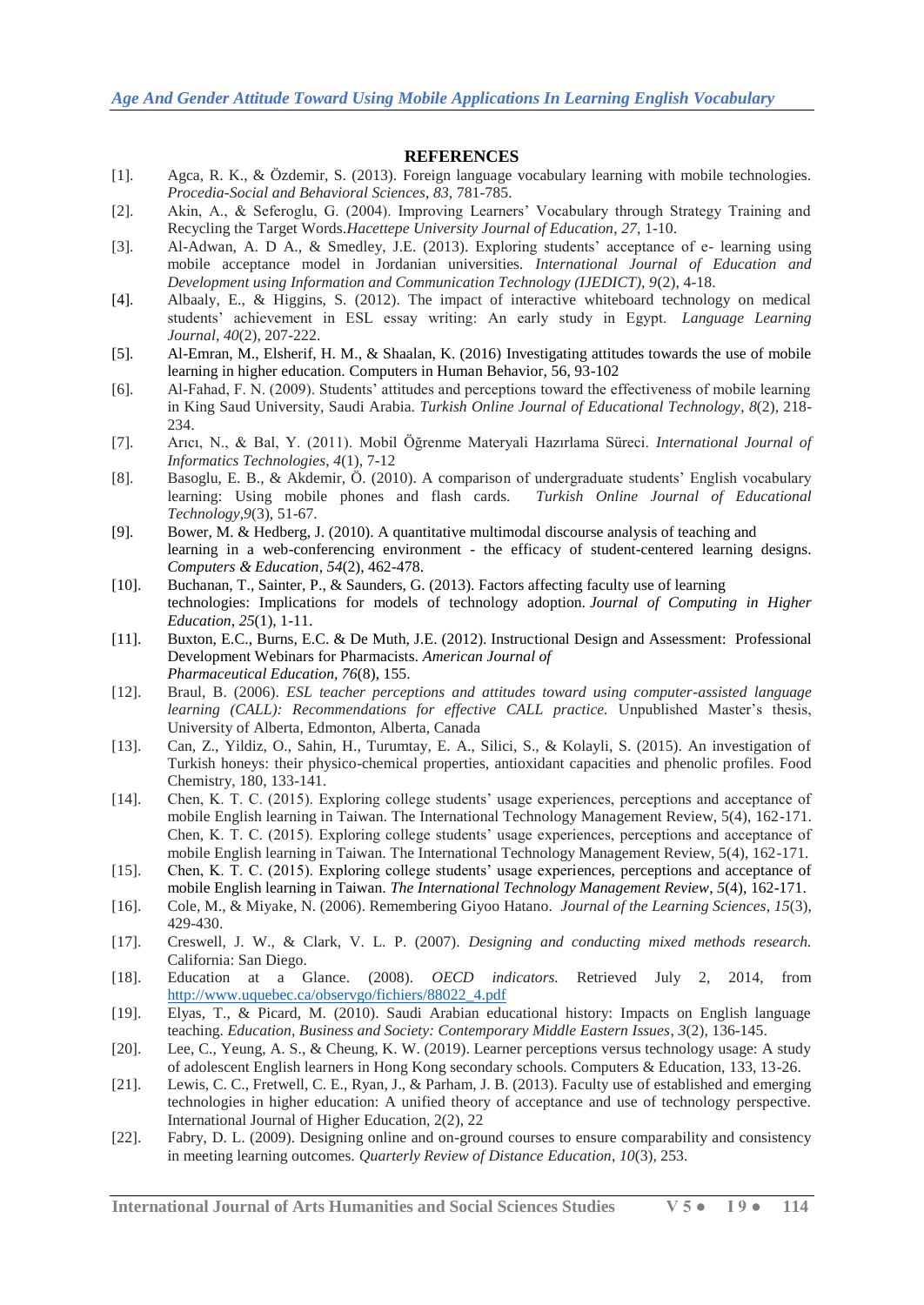## *Age And Gender Attitude Toward Using Mobile Applications In Learning English Vocabulary*

- [23]. Hilao, M. P., & Wichadee, S. (2017). Gender differences in mobile phone usage for language learning, attitude, and performance. Turkish Online Journal of Distance Education, 18(2), 68-79.
- [24]. Hung, W., & Jeng, I. (2013). Factors influencing future educational technologists' intentions to participate in online teaching. British Journal of Educational Technology, 44(2), 255-272.
- [25]. Gall, M. D., Gall, J. & Borg, W. (2007). *Educational research: An introduction* (8th Ed.). New Jersey: Pearson Publishing.
- [26]. Iromuanya, C. (2012). *Novice teachers and their preparedness to integrate educational technology into the classroom (Doctoral dissertation).* Retrieved from ProQuest Dissertations and Theses database. (UMI No. 1508953)
- [27]. Narayanasamy, F. S., & Mohamed, J. B. K. (2013). Adaptation of mobile learning in higher educational institutions of Saudi Arabia. *Age, 18*(10), 3.
- [28]. Nassuora, A. B. (2012). Students' acceptance of mobile learning for higher education in Saudi Arabia. *American Academic & Scholarly Research Journal,* 4(2), 24-30.
- [29]. Nikolopoulou, K. (2018). Mobile learning usage and acceptance: perceptions of secondary school students. Journal of Computers in Education, 5(4), 499-519.
- [30]. Omede, J., & Achor, E. (2015). Gender dimensions in the use of mobile phone SMS on note taking and comprehension of audio-taped lecture materials in Kogi State of Nigeria. *Research Journal of Educator, 1*(1), 8–14.
- [31]. Oz, H. (2015). An Investigation of Preservice English Teachers' Perceptions of Mobile Assisted Language Learning. *English Language Teaching*, *8*(2), 22-34.
- [32]. Park, S. (2009). An analysis of the Technology Acceptance Model in understanding university students' behavioural intention to use e-learning. *Education Technology & Society, 12*(3), 150-162.
- [33]. Radović-Marković, M. (2010). Advantages and disadvantages of e-learning in comparison to traditional forms of learning. *Annals of the University of Petrosani, Economics, 10*(2), 289-298. Retrieved from http://upet.ro/annals/economics/pdf/2010/20100227.pdf
- [34]. Reader, K. (2013). *Does equipping academic staff with a mobile device help them to better understand*, *prepare for and adopt mobile technologies in the classroom?* In World Conference on Educational Multimedia, Hypermedia and Telecommunications (Vol. 2013, No. 1, pp. 2239-2246).
- [35]. Rose, D. M. (2012). *An examination of preferences for social presence in online courses with regard to personality type learning* (Doctoral dissertation). Retrieved from ProQuest Dissertations and Theses Database. (UMI No. 3538128)
- [36]. Saghir, A. (2018). Determinants related to faculty members' intention to use webinars for professional development purposes (Doctoral dissertation). Available from ProQuest Dissertations and Theses database. (UMI No. 3344745)
- [37]. Shadiev, R., Hwang, W. Y., & Liu, T. Y. (2018). Investigating the effectiveness of a learning activity supported by a mobile multimedia learning system to enhance autonomous EFL learning in authentic contexts. Educational Technology Research and Development, 66(4), 893-912.
- [38]. Sheikhi, M. E., & Al-Turki, M. S. (2012). Mobile learning adoption in Saudi Arabia. *World Academy of Science, Engineering and Technology, 69*, 356-358.
- [39]. Stockwell, G. (2007). Vocabulary on the move: Investigating an intelligent mobile phone-based vocabulary tutor. *Computer Assisted Language Learning, 4*, 365-383.
- [40]. Soleimani, E., Ismail, K., & Mustaffa, R. (2014). The acceptance of mobile assisted language learning (MALL) among post graduate ESL students in UKM. Procedia-Social and Behavioral Sciences, 118, 457-462.
- [41]. Tabatabaei, O., & Goojani, A. (2012). The impact of text messaging on vocabulary learning of Iranian EFL learners. *Cross Cultural Communication, 8*(2), 47–55.
- [42]. Tai, Y. (2012). Contextualizing a MALL: Practice design and evaluation. *Educational Technology & Society, 15*(2), 220–230.
- [43]. Twarog, L. I., & Pereszlenyi-Pinter, M. (1988). Telephone‐assisted language study at Ohio State University: A report. *Modern Language Journal*, *72*(4), 426-434.
- [44]. Uzunboylu, H., & Ozdamli, F. (2011). Teacher perception for m-learning: Scale development and teachers' perceptions. *Journal of Computer Assisted Learning, 27*(6), 544-556
- [45]. Warschauer, M. (1996). Computer assisted language learning: An introduction. In S. Fotos (Ed.), Multimedia language teaching (pp. 3-20). Tokyo: Logos International.
- [46]. Warschauer, M., & Kern, R. (2000). *Network-based language teaching*: Concepts and practice: New York, NY: Cambridge University Press.
- [47]. Warschaur, M., & Meskill, C. (2000). *Technology and second language teaching*. In J. W.Rosenthal (Ed.), Handbook of undergraduate second language education (pp. 303-318). Mahwah, NJ: Lawrence Erlbaum.